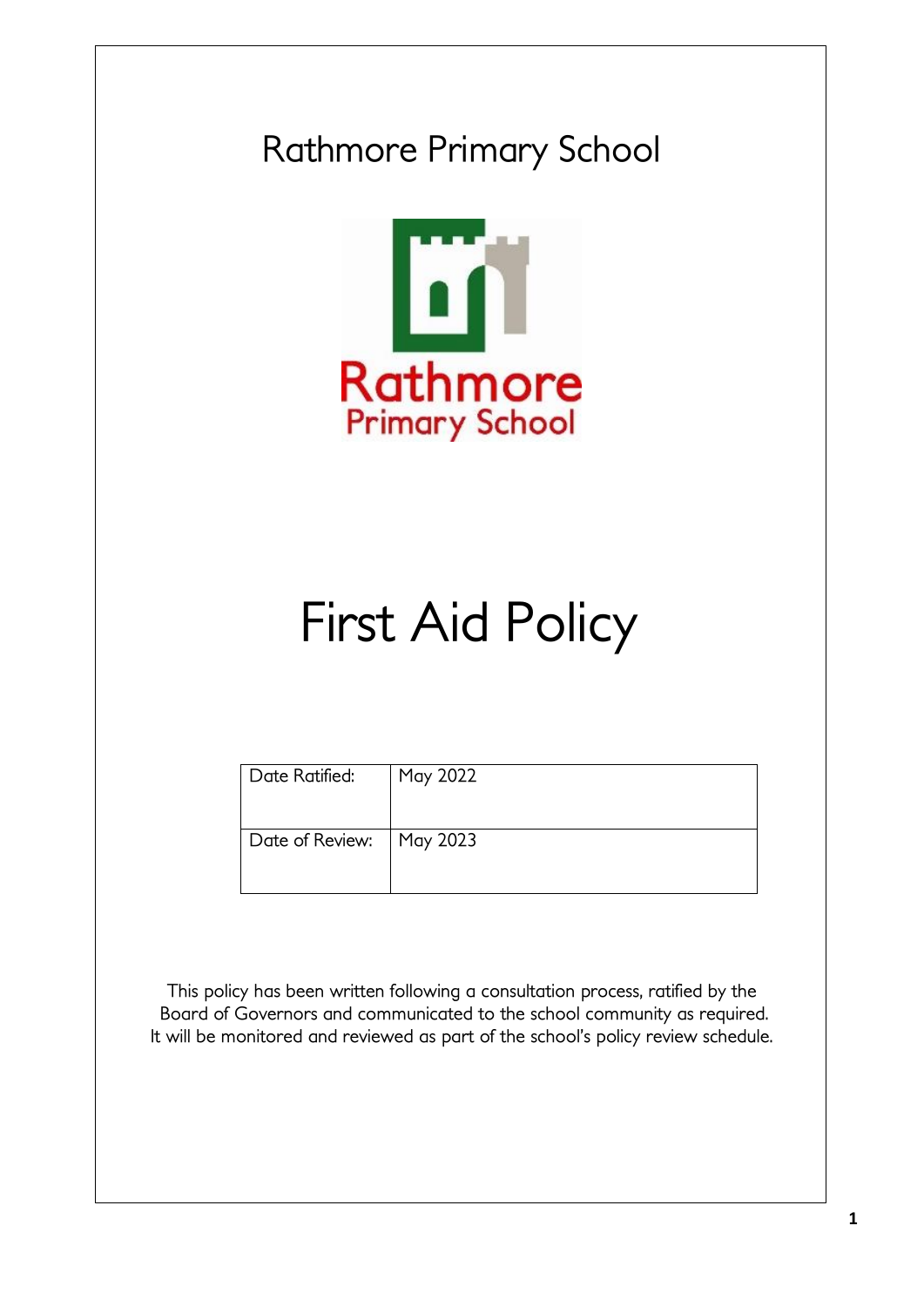### First Aid Policy

#### Article 24

Each child has the right to the best possible health.

Following an assessment of first-aid needs using the guidance contained in the HSENI publication 'First-Aid at Work', a number of first-aid personnel have been appointed and trained. Posters giving details of the school's first-aiders are displayed around the school.

First-aid containers will be held in a designated room in each block. Containers will be checked on a regular basis by the appointed person and will be restocked as required. A travelling first-aid kit will be held in the school office to be used for educational visits. The person in charge of the trip should notify the office staff if any items are used.

Any accidents must be recorded on the board's accident report form.

The First-Aid Team will provide first-aid treatment for anyone injured on site during the school day. They will also provide, as appropriate, first-aid cover for residential trips and extra-curricular activities organised by the school for the children.

First-aid cover is not provided for contractors or events organised by third parties (evening events, etc). Access to first-aid equipment during the day and evening will be given if so required and requested.

All staff are responsible for ensuring that a record is completed for all treatment given and that the necessary details are supplied for the reporting of accidents. A slip is completed to inform parents of any incident requiring treatment. An email is sent to the office where a phone call home is required.

Parents are informed where there has been a bump to the head or any injury which may require further investigation. During the phone call/ text parents are reassured that the child is fine (if